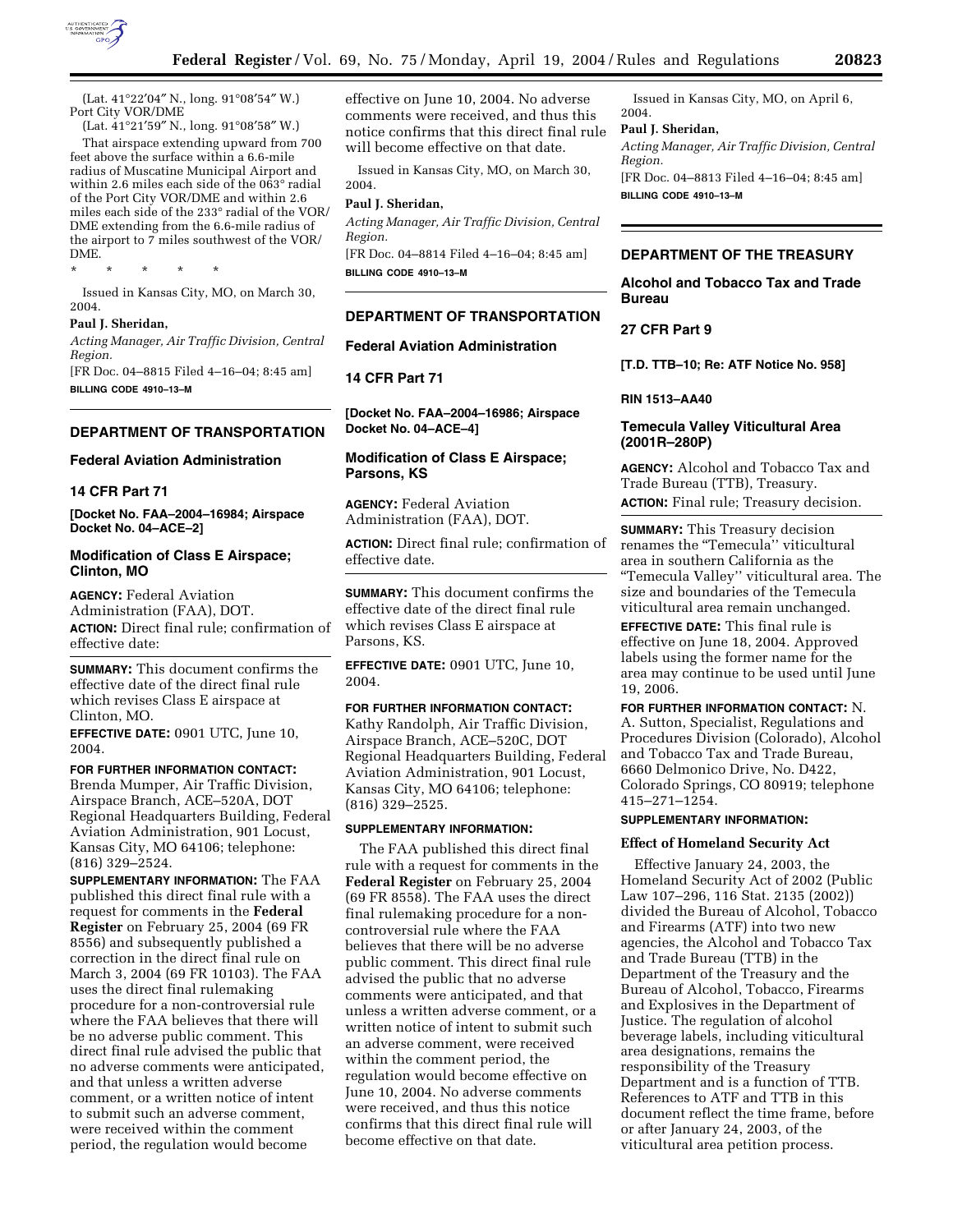# **Background on Viticultural Areas**

#### *TTB Authority*

The Federal Alcohol Administration Act (FAA Act) at 27 U.S.C. 205(e) requires that alcohol beverage labels provide the consumer with adequate information regarding a product's identity while prohibiting the use of misleading information on such labels. The FAA Act also authorizes the Secretary of the Treasury to issue regulations to carry out the Act's provisions. The Department's Alcohol and Tobacco Tax and Trade Bureau (TTB) administers these regulations.

Regulations in 27 CFR Part 4, Labeling and Advertising of Wine, allow the establishment of definitive viticultural areas and the use of their names as appellations of origin on wine labels and in wine advertisements. Title 27 CFR Part 9, American Viticultural Areas, contains the list of approved viticultural areas.

# *Definition of an American Viticultural Area*

Title 27 CFR, section 4.25(e)(1), defines an American viticultural area as a delimited grape-growing region distinguishable by geographic features whose boundaries have been delineated in subpart C of part 9. These designations allow consumers and vintners to attribute a given quality, reputation, or other characteristic of a wine made from grapes grown in an area to its geographic origin. We believe that the establishment of viticultural areas allows wineries to describe more accurately the origin of their wines to consumers and helps consumers identify the wines they may purchase. Establishment of a viticultural area is neither an approval nor endorsement by TTB of the wine produced in that area.

### *Requirements To Establish a Viticultural Area*

Section 4.25(e)(2) outlines the procedure for proposing or amending an American viticultural area. Any interested person may petition TTB to establish a grape-growing region as a viticultural area or modify an existing area. A petition for a new area should include:

• Evidence that the proposed viticultural area is locally and/or nationally known by the name specified in the petition;

• Historical or current evidence that the boundaries of the proposed viticultural area are as specified in the petition;

• Evidence of geographical features, such as climate, soil, elevation, and

physical features, that distinguish the proposed area from surrounding areas;

• A description of the proposed area's specific boundaries, based on features found on United States Geological Survey (USGS) or USGS–approved maps; and

• A copy of the appropriate USGSapproved map(s) with the boundaries prominently marked.

A petition requesting the modification of an established viticultural area must include information, evidence, and the appropriate maps to support the requested change(s).

### **Impact on Current Wine Labels**

#### *General*

This viticultural area's name change may affect bottlers who use brand names containing the terms ''Temecula'' and ''Temecula Valley.'' If you fall in this category, you must ensure that your existing products are eligible to use the new name of the viticultural area, ''Temecula Valley,'' as an appellation of origin. For a wine to be eligible, at least 85 percent of the grapes in the wine must have been grown within the viticultural area.

If the wine is not eligible for the appellation, you must change the brand name and obtain approval of a new label. Different rules apply if you label a wine in this category with a label approved prior to July 7, 1986. *See* 27 CFR 4.39(i) for details. Additionally, if you use the viticultural area name on a wine label in a context other than appellation of origin, the general prohibitions against misleading representation in part 4 of the regulations apply.

# *Use of the Name* ''*Temecula'' as an Appellation of Origin*

From November 23, 1984, until June 18, 2004, the effective date of this final rule, the viticultural area's name was ''Temecula.'' Since this is the first time we have changed the name of a viticultural area, we are allowing a twoyear transition period during which approved wine labels bearing this viticultural area's former ''Temecula'' name may be used.

When this final rule takes effect, we will approve wine labels that show ''Temecula Valley,'' not ''Temecula,'' for the name of this appellation of origin. We have considered the following elements before approving this name change:

• The viticultural area has been known interchangeably by the ''Temecula'' and ''Temecula Valley'' names prior to, and since, the 1984 original approval of the viticultural area;

• Commenters confirm the area has been known by either name in the past, but emphasize that the newly approved ''Temecula Valley'' name is accurate and appropriate for the viticultural area; and

• The "Temecula Valley" name is distinctive and is incorporated into numerous business and area names found within the established boundaries.

Two years after the effective date of this rule, approved labels using the original name for this viticultural area, ''Temecula,'' as an appellation of origin will be revoked by operation of this regulation. We have added a note to this effect as paragraph (d) of the Temecula Valley regulation at 27 CFR 9.50.

If we receive other petitions to change the names of existing viticultural areas, we will request comments on appropriate transition rules and make a decision based on the facts and circumstances of each case.

### **Rulemaking Proceedings**

#### *Temecula Viticultural Area*

ATF established the Temecula viticultural area (27 CFR 9.50) in Treasury Decision ATF–188, published in the **Federal Register** on October 23, 1984 (49 FR 42563). Located in southern California, the 33,000-acre Temecula viticultural area is in southwestern Riverside County in the Temecula Basin. The viticultural area covers the southern portion of the former Vail Ranch, and its outer boundaries generally follow those of the historical Santa Rosa, Temecula, Little Temecula, and Pauba land grants.

The original Temecula petitioners desired to use a true, historical name for the viticultural area and not the more recent commercial name of ''Rancho California,'' which some growers in the area favored at first. Treasury Decision ATF–188 noted that the name ''Temecula'' is derived from the Luiseno Indian word ''Temeku,'' which means ''a place where the sun breaks through the white mist.'' The original Temecula petition stated that this description applied to the entire viticultural area, which is in a valley characterized by bright sun and misty marine air that flows inland from the Pacific Ocean. The 1984 decision noted that it is this marine air, which enters the Temecula Valley through gaps in the Santa Ana Mountains, that allows grape growing in this area.

### *Temecula Valley Petition*

In August 2001, the Temecula Valley Winegrowers Association submitted a petition to ATF requesting that the ''Temecula'' viticultural area's name be